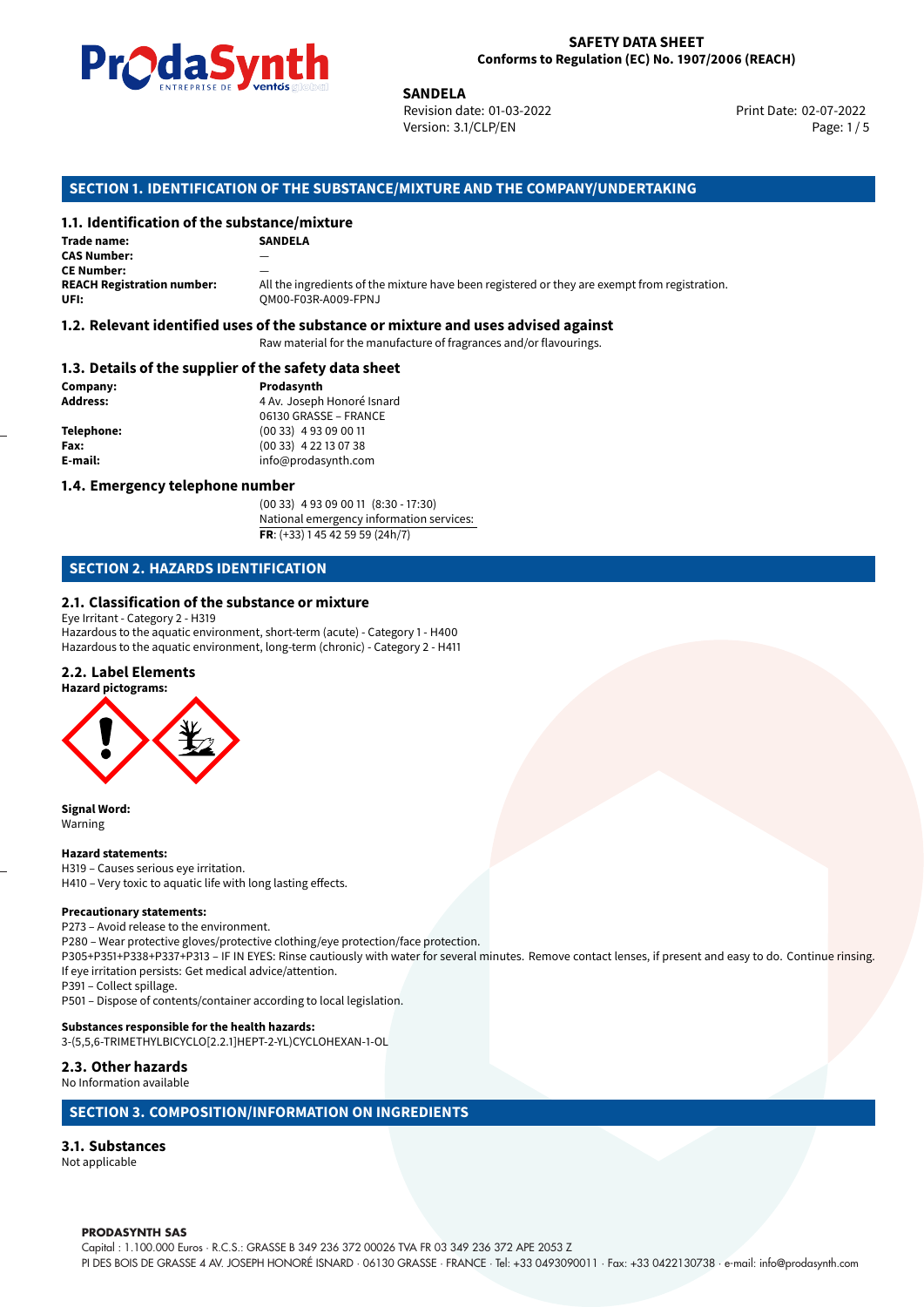

02-07-2022 **SANDELA** Revision date: 01-03-2022 Print Date: Version: 3.1/CLP/EN Page: 2 / 5

# **3.2. Mixtures**

MIXTURE OF AROMATIC SUBSTANCES

Hazardous constituents:

| Chemical Name                                                   | % (w/w)   | <b>CAS No</b><br><b>EC No</b> | Classification according to Regulation 1272/2008                          |
|-----------------------------------------------------------------|-----------|-------------------------------|---------------------------------------------------------------------------|
| 3-(5,5,6-TRIMETHYLBICYCLO[2.2.1]HEPT-2-<br>l YL)CYCLOHEXAN-1-OL | $\geq$ 50 | 3407-42-9<br>222-294-1        | Eve Irrit. 2 - H319<br>Aquatic Acute 1 - H400<br>Aquatic Chronic 2 - H411 |

[See the full text of the hazard statements in section 16.](#page-4-0)

# **SECTION 4. FIRST-AID MEASURES**

## **4.1. Description of necessary first aid measures**

| Ingestion:    | Rinse mouth with water.                                                                                               |
|---------------|-----------------------------------------------------------------------------------------------------------------------|
|               | Obtain medical advice.                                                                                                |
|               | Keep at rest. Do not induce vomiting.                                                                                 |
| Eye contact:  | In case of contact with eyes, rinse immediately with plenty of water for at least 15 minutes and seek medical advice. |
| Inhalation:   | Remove person to fresh air and keep at rest.                                                                          |
|               | Seek immediate medical advice.                                                                                        |
| Skin contact: | Take off immediately all contaminated clothing.                                                                       |
|               | Thoroughly wash affected skin with soap and water.                                                                    |
|               | Seek medical attention if symptoms persist.                                                                           |

#### **4.2. Most important symptoms and effects, both acute and delayed**

No information available.

## **4.3. Indication of any immediate medical attention and special treatment needed**

No information available.

## **SECTION 5. FIRE-FIGHTING MEASURES**

#### **5.1. Extinguishing Media**

Water spray, carbon dioxide, dry chemical powder or appropriate foam. For safety reasons do not use full water jet.

#### **5.2. Special hazards arising from the substance or mixture**

Known or Anticipated Hazardous Products of Combustion: Emits toxic fumes under fire conditions.

#### **5.3. Advice for firefighters**

High temperatures can lead to high pressures inside closed containers. Avoid inhalation of vapors that are created. Use appropriate respiratory protection. Do not allow spillage of fire to be poured into drains or watercourses. Wear self-contained breathing apparatus and protective clothing.

# **SECTION 6. ACCIDENTAL RELEASE MEASURES**

## **6.1. Personal precautions, protective equipment and emergency procedures**

Evacuate surronding areas. Ensure adequate ventilation. Keep unnecessary and unprotected personnel from entering. Do not breathe vapor/spray. Avoid contact with skin and eyes. Information regarding personal protective measures: see section 8.

## **6.2. Environmental precautions**

To avoid possible contamination of the environment, do not discharge into any drains, surface waters or groundwaters.

#### **6.3. Methods and materials for containment and cleaning up**

Cover with an inert, inorganic, non-combustible absorbent material (e.g. dry-lime, sand, soda ash). Place in covered containers using non-sparking tools and transport outdoors. Avoid open flames or sources of ignition (e.g. pilot lights on gas hot water heater). Ventilate area and wash spill site after material pickup is complete.

#### **6.4. Reference to other sections**

Information regarding exposure controls, personal protection and disposal considerations can be found in sections 8 and 13.

#### **PRODASYNTH SAS**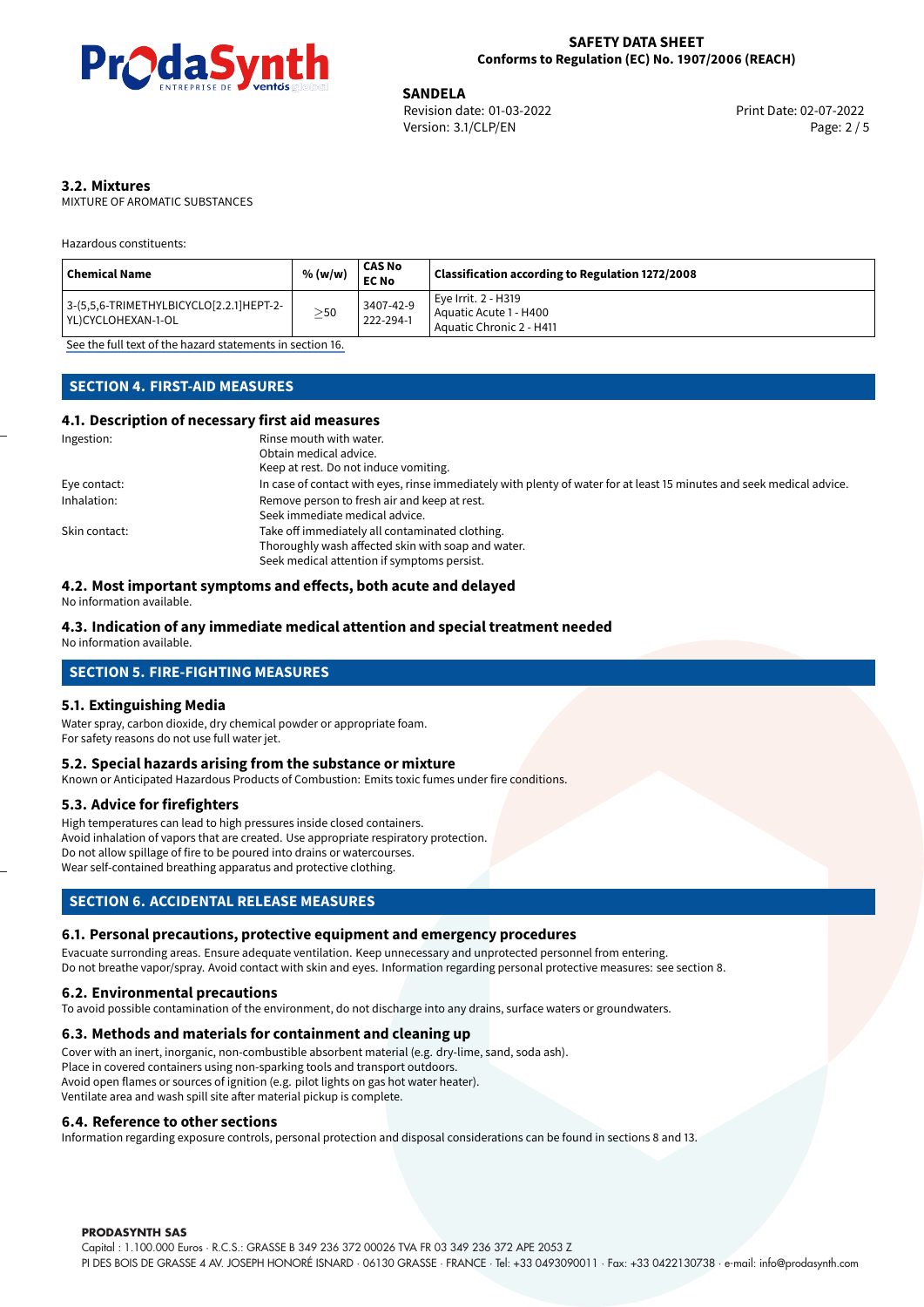

### **SAFETY DATA SHEET Conforms to Regulation (EC) No. 1907/2006 (REACH)**

02-07-2022 **SANDELA** Revision date: 01-03-2022 Print Date: Version: 3.1/CLP/EN Page: 3 / 5

# **SECTION 7. HANDLING AND STORAGE**

## **7.1. Precautions for safe handling**

Do not store or handle this material near food or drinking water. Do not smoke. Avoid contact with the eyes, skin and clothing. Wear protective clothing and use glasses. Observe the rules of safety and hygiene at work. Keep in the original container or an alternative made from a compatible material.

# **7.2. Conditions for safe storage, including any incompatibilities**

Store in tightly closed and preferably full containers in a cool, dry and ventilated area, protected from light. Keep away from sources of ignition (e.g. hot surfaces, sparks, flame and static discharges). Keep away from incompatible materials (see section 10).

#### **7.3. Specific end use(s)**

No information available.

## **SECTION 8. EXPOSURE CONTROLS AND PERSONAL PROTECTION**

# **8.1. Control parameters**

Components with occupational exposure limits: None known.

## **8.2. Exposure controls**

| Appropriate engineering controls: | Measures should be taken to prevent materials from being splashed into the body.                                                            |
|-----------------------------------|---------------------------------------------------------------------------------------------------------------------------------------------|
|                                   | Provide adequate ventilation, according to the conditions of use. Use a mechanical exhaust if required.                                     |
| Eye/Face protection:              | Chemical safety goggles are recommended. Wash contaminated goggles before reuse.                                                            |
| Hand Protection:                  | Chemical-resistant gloves are recommended. Wash contaminated gloves before reuse.                                                           |
| Body protection:                  | Personal protective equipment for the body should be selected based on the task being performed and the risks<br>involved.                  |
| <b>Respiratory Protection:</b>    | In case of insufficient ventilation, use suitable respiratory equipment.                                                                    |
| Environmental exposure controls:  | Emissions from ventilation or process equipment should be checked to ensure they comply with environmental<br>protection legislation.       |
|                                   | In some cases, filters or engineering modifications to the process equipment will be necessary to reduce emissions to<br>acceptable levels. |

## **SECTION 9. PHYSICAL AND CHEMICAL PROPERTIES**

## **9.1. Information on basic physical and chemical properties**

| Appearance:                            | Liquid                      |
|----------------------------------------|-----------------------------|
| Colour:                                | Conforms to standard        |
| Odour:                                 | Conforms to standard        |
| Odour theshold:                        | Not determined              |
| pH:                                    | Not determined              |
| Melting point/freezing point:          | Not determined              |
| Boling point/boiling range (°C):       | Not determined              |
| Flash point:                           | 155 °C                      |
| Evaporation rate:                      | Not determined              |
| Flammability:                          | Not determined              |
| Lower flammability/Explosive limit:    | Not determined              |
| Upper flammability/Explosive limit:    | Not determined              |
| Vapour pressure:                       | Not determined              |
| Vapour Density:                        | Not determined              |
| Density:                               | $0,965 - 0,98$ g/mL (20°C)  |
| Relative density:                      | $0,965 - 0,98(20^{\circ}C)$ |
| Water solubility:                      | <b>INSOLUBLE IN WATER</b>   |
| Solubility in other solvents:          | SOLUBLE IN ETHANOL          |
| Partition coefficient n-octanol/water: | Not determined              |
| Auto-ignition temperature:             | Not determined              |
| Decomposition temperature:             | Not determined              |
| Viscosity, dynamic:                    | Not determined              |
| Viscosity, kinematic:                  | Not determined              |
| Explosive properties:                  | Not determined              |
| Oxidising properties:                  | <b>NONE EXPECTED</b>        |
|                                        |                             |

#### **PRODASYNTH SAS**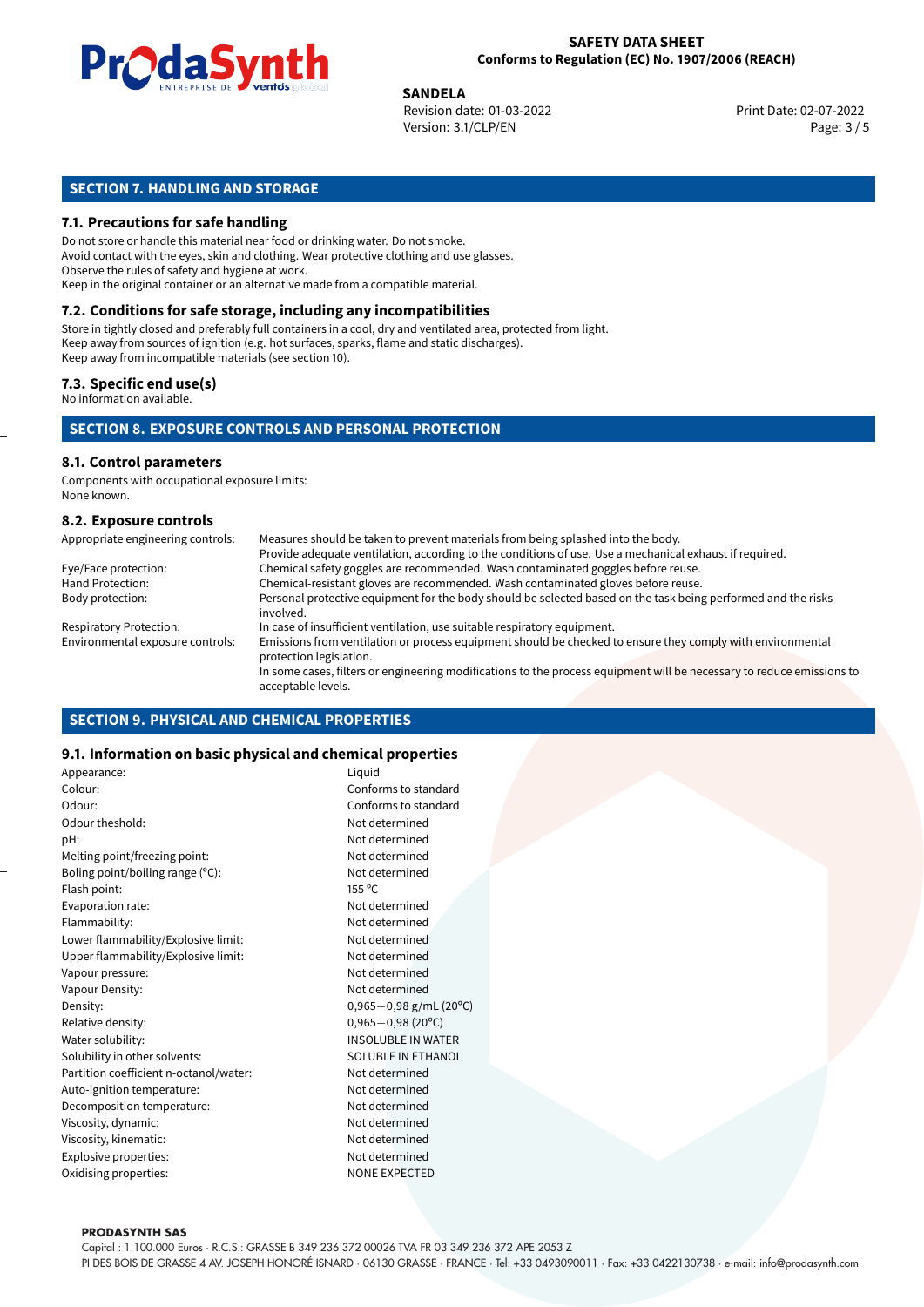

### **SAFETY DATA SHEET Conforms to Regulation (EC) No. 1907/2006 (REACH)**

02-07-2022 **SANDELA** Revision date: 01-03-2022 Print Date: Version: 3.1/CLP/EN Page: 4 / 5

## **9.2. Additional information**

No information available.

# **SECTION 10. STABILITY AND REACTIVITY**

## **10.1. Reactivity**

No hazardous reactions if stored and handled as prescribed/indicated.

#### **10.2. Chemical stability**

The product is stable if stored and handled as prescribed/indicated.

### **10.3. Possibility of hazardous reactions**

No hazardous reactions if stored and handled as prescribed/indicated.

#### **10.4. Conditions to Avoid**

Conditions to Avoid: Excessive heat, flame or other ignition sources.

## **10.5. Incompatible materials**

Avoid contact with strong acids and bases and oxidizing agents.

#### **10.6. Hazardous decomposition products**

During combustion may form carbon monoxide and unidentified organic compounds.

## **SECTION 11. TOXICOLOGICAL INFORMATION**

# **11.1. Information on toxicological effects**

| <b>Acute toxicity</b>             | Based on the data available, the criteria for classification are not met. |
|-----------------------------------|---------------------------------------------------------------------------|
| Skin corrosion/irritation         | Based on the data available, the criteria for classification are not met. |
| Serious eye damage/irritation     | Causes serious eye irritation.                                            |
| Respiratory or skin sensitisation | Based on the data available, the criteria for classification are not met. |
| Germ cell mutagenicity            | Based on the data available, the criteria for classification are not met. |
| Carcinogenicity                   | Based on the data available, the criteria for classification are not met. |
| <b>Reproductive toxicity</b>      | Based on the data available, the criteria for classification are not met. |
| <b>STOT-single exposure</b>       | Based on the data available, the criteria for classification are not met. |
| <b>STOT-repeated exposure</b>     | Based on the data available, the criteria for classification are not met. |
| <b>Aspiration hazard</b>          | Based on the data available, the criteria for classification are not met. |

# **SECTION 12. ECOLOGICAL INFORMATION**

## **12.1. Toxicity**

**Assessment:** Very toxic to aquatic life with long lasting effects. **Experimental/calculated data:** No information available.

## **12.2. Degradability**

No information available.

#### **12.3. Bioaccumulative potential**

No information available.

# **12.4. Soil mobility**

No information available.

# **12.5. Results of PBT and vPvB assessment**

No information available.

### **12.6. Other adverse effects**

See also sections 6, 7, 13 and 15 Do not allow to get into waste water or waterways.

## **SECTION 13. DISPOSAL CONSIDERATIONS**

## **13.1. Waste treatment methods**

Dispose of in accordance with national and local environmental regulations.

#### **PRODASYNTH SAS**